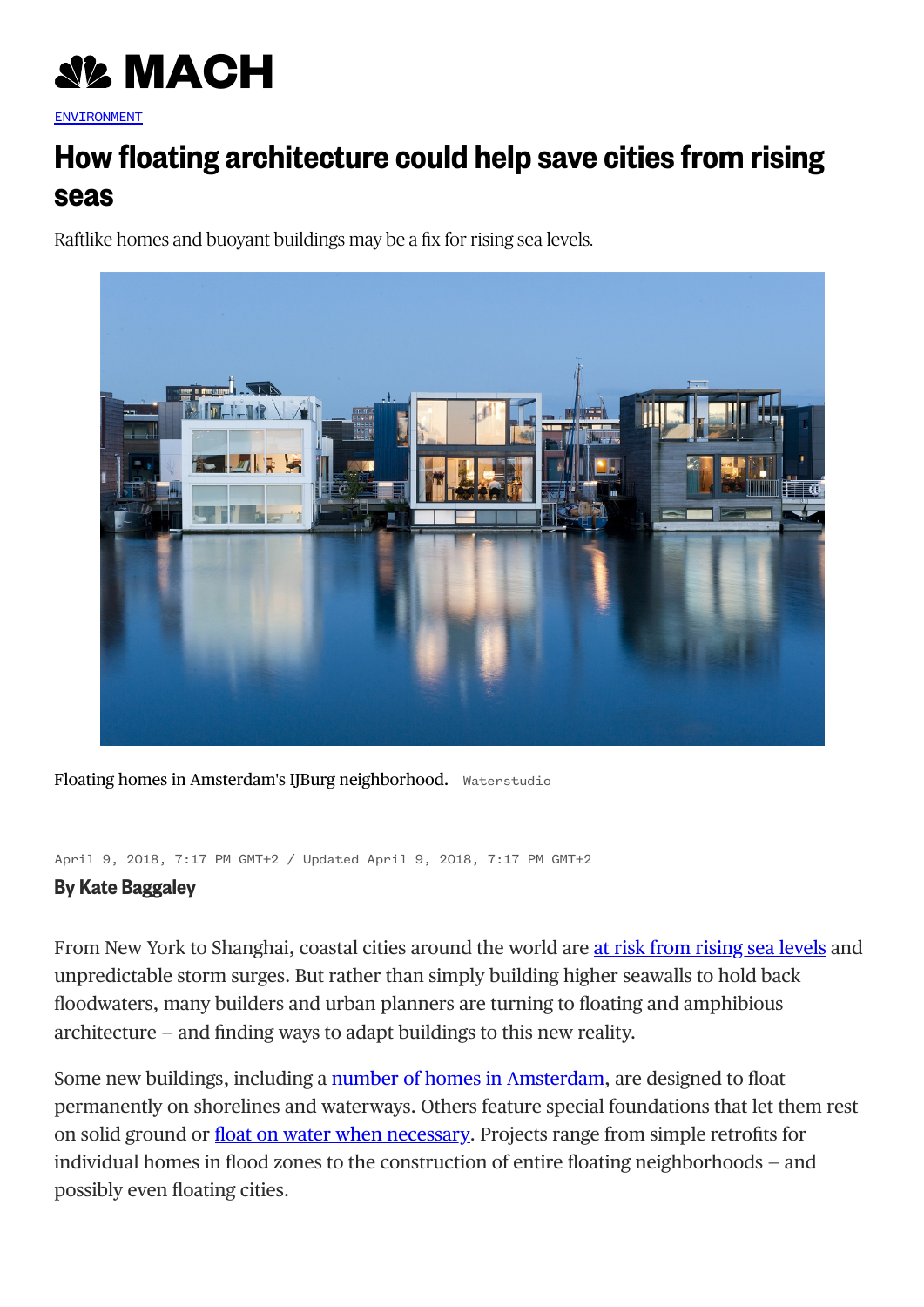"It's [fundamentally](https://www.nbcnews.com/mach/science/walls-won-t-save-our-cities-rising-seas-here-s-ncna786811) for flood mitigation, but in our time of climate change where sea level is rising and weather events are becoming more severe, this is also an excellent adaptation stratey," says Dr. Elizabeth English, an associate professor at the University of Waterloo School of Architecture in Ontario. "It takes whatever level of water is thrown at it in stride."

## **New kind of flood readiness**

From ground level, amphibious houses look like ordinary buildings. The key difference lies with their foundations, which function as a sort of raft when the water starts to rise.



In some cases, existing homes can be retrofitted with amphibious foundations to give people in flood-prone areas a less costly alternative to moving or putting their homes on stilts, says English, founder of Buoyant [Foundation](http://buoyantfoundation.org/) Project, a nonprofit based in Breaux Bridge, Louisiana and Cambridge, Ontario. "What I'm trying to do is to take existing communities and make them more resilient and give them an opportunity to continue to live in the place that they're intimately connected to," she says.

There are also new [constructions](http://bacahomes.co.uk/portfolio/amphibious-house/) built with amphibious foundations, such as a home designed by Baca Architects on an island in the River Thames in Marlow, England. When waters are low, the house rests on the ground like a conventional building; during floods, it floats on water that flows into a bathtub-shaped outer foundation.

A rendering shows a house floating as floodwaters rise in the New Orleans area. Buoyant Foundation

Amphibious architecture isn't about to displace conventionally designed buildings. But experts say it could become the norm in parts of Virginia, Louisiana, Alaska, and Florida, and other areas that are vulnerable to rising seas. "For some communities this might be a saving grace," says Illya Azaroff, director of design at New York-based +LAB Architect PLLC and an associate professor of architecture at the New York City College of Technoloy.

## **Floating homes**

Other architects are taking things a step further and building on the water itself. The Netherlands is a hotspot for such floating construction. Waterstudio, a Rijswijk-based architecture firm,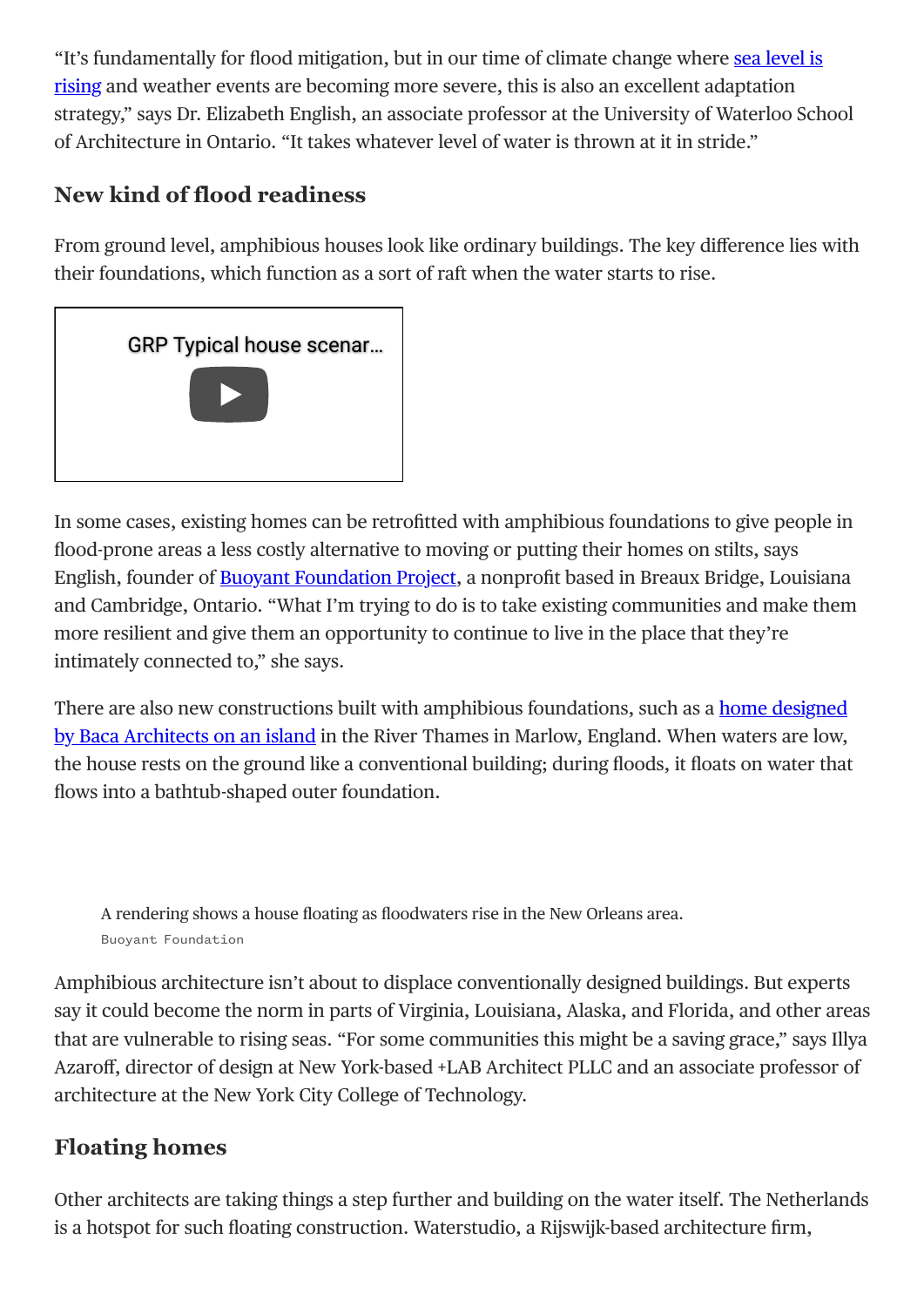recently designed nine floating homes for the town of [Zeewolde](https://www.waterstudio.nl/projects/floating-villas-zeewolde/). The homes look a bit like oversized floating houseboats.

Waterstudio has also designed a number of floating homes for Amsterdam's IJBurg neighborhood. Soon these will be joined by a floating housing [complex](http://www.barcodearchitects.com/project/sluishuis-2) designed by the Dutch firm Barcode Architects and the Danish firm Bjarke Ingels Group. When construction is completed in 2020, the complex will have 380 apartments as well as floating gardens and a restaurant.

Floating buildings and neighborhoods are not a new idea, of course. Vietnam and Peru, among other countries, have had floating communities for centuries. But floating architecture could allow cities around the world to grow and evolve in new ways, says Waterstudio founder Koen Olthuis.

Olthius envisions cities with floating office buildings that can be detached and rearranged as needed. "It can be that you come back to a city after two or three years and some of your favorite buildings are in another location in that city," he says, adding that buildings might be moved close together to conserve heat and separated when summer arrives.

## **Spreading out**

Floating architecture can do more than prevent flood [damage](https://www.nbcnews.com/mach/science/walls-won-t-save-our-cities-rising-seas-here-s-ncna786811). By allowing the construction of buildings over water, it can give cities additional room to grow. Waterstudio is collaborating with developer Dutch Docklands on a planned community in the Maldives that will include 185 floating villas. The flower-shaped development will have restaurants, shops, and swimming pools.

A rendering for a private artificial island in a lagoon of the Maldives. Koen Olthuis / Waterstudio

The firms are also collaborating in the Maldives to build private [artificial](http://www.dutchdocklands.com/Development/Amillarah) islands that will be anchored to the seafloor. The idea is to provide new places to live for residents of the low-lying islands, which are at risk of being swallowed up by rising seas. "We will let the commercial project show that the construction can work and then work with the government to help the local community," Jasper Mulder, vice president of Dutch Docklands, told Travel + [Leisure](http://www.travelandleisure.com/culture-design/architecture-design/floating-islands-maldives).

The islands are also meant to offer a sheltered new habitat for marine life.

There are also plans for entire floating cities. The Seasteading Institute, a San Francisco-based nonprofit, hopes to attract 200 to 300 residents for a floating village scheduled for completion in the waters off Tahiti by 2020. Homes and other buildings in the community will be [constructed](https://www.nbcnews.com/mach/science/world-s-first-floating-village-breathe-new-life-old-dream-ncna822906) atop a dozen or so floating platforms connected by walkways. Eventually, the institute hopes to create [communities](https://www.seasteading.org/2016/12/2017-year-seasteading-begins/) built from hundreds of platforms with millions of residents.